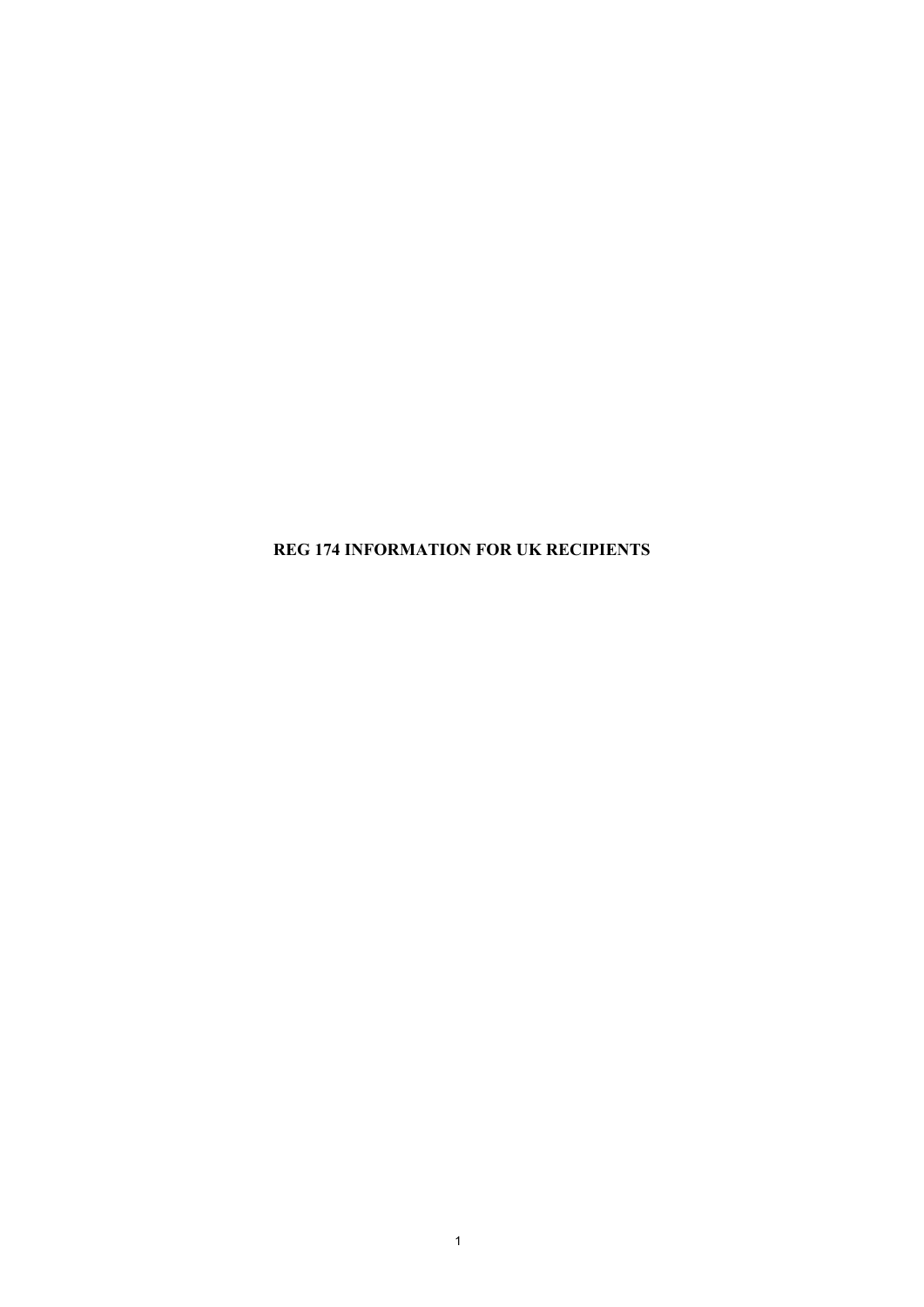### **Package leaflet: Information for the recipient**

# **COVID-19 Vaccine AstraZeneca solution for injection**

COVID-19 Vaccine (ChAdOx1-S [recombinant])

**This medicinal product has been given authorisation for temporary supply by the UK Department of Health and Social Care and the Medicines & Healthcare products Regulatory Agency. It does not have a marketing authorisation, but this temporary authorisation grants permission for the medicine to be used for active immunisation of individuals aged 18 years and older for the prevention of coronavirus disease 2019 (COVID-19).** 

## **Reporting of side effects**

**As with any new medicine in the UK this product will be closely monitored to allow quick identification of new safety information. You can help by reporting any side effects you may get. See the end of section 4 for how to report side effects.** 

### **Read all of this leaflet carefully before the vaccine is given because it contains important information for you.**

- Keep this leaflet. You may need to read it again.
- If you have any further questions, ask your doctor, pharmacist or nurse.
- If you get any side effects, talk to your doctor, pharmacist or nurse. This includes any possible side effects not listed in this leaflet. See section 4.

### **What is in this leaflet**

- 1. What COVID-19 Vaccine AstraZeneca is and what it is used for
- 2. What you need to know before you receive COVID-19 Vaccine AstraZeneca
- 3. How COVID-19 Vaccine AstraZeneca is given
- 4. Possible side effects
- 5. How to store COVID-19 Vaccine AstraZeneca
- 6. Contents of the pack and other information

## **1. What COVID-19 Vaccine AstraZeneca is and what it is used for**

COVID-19 Vaccine AstraZeneca is a vaccine used to protect people aged 18 years and older against COVID-19.

COVID-19 is caused by a virus called coronavirus (SARS-CoV-2).

COVID-19 Vaccine AstraZeneca stimulates the body's natural defences (immune system). It causes the body to produce its own protection (antibodies) against the virus. This will help to protect you against COVID-19 in the future. None of the ingredients in this vaccine can cause COVID-19.

### **2. What you need to know before you receive COVID-19 Vaccine AstraZeneca**

### **Do not have the vaccine:**

 If you have ever had a severe allergic reaction to any of the active substances or any of the other ingredients listed in section 6. Signs of an allergic reaction may include itchy skin rash, shortness of breath and swelling of the face or tongue. Contact your doctor or healthcare professional immediately or go to the nearest hospital emergency room right away if you have an allergic reaction. It can be life-threatening.

If you are not sure, talk to your doctor, pharmacist or nurse.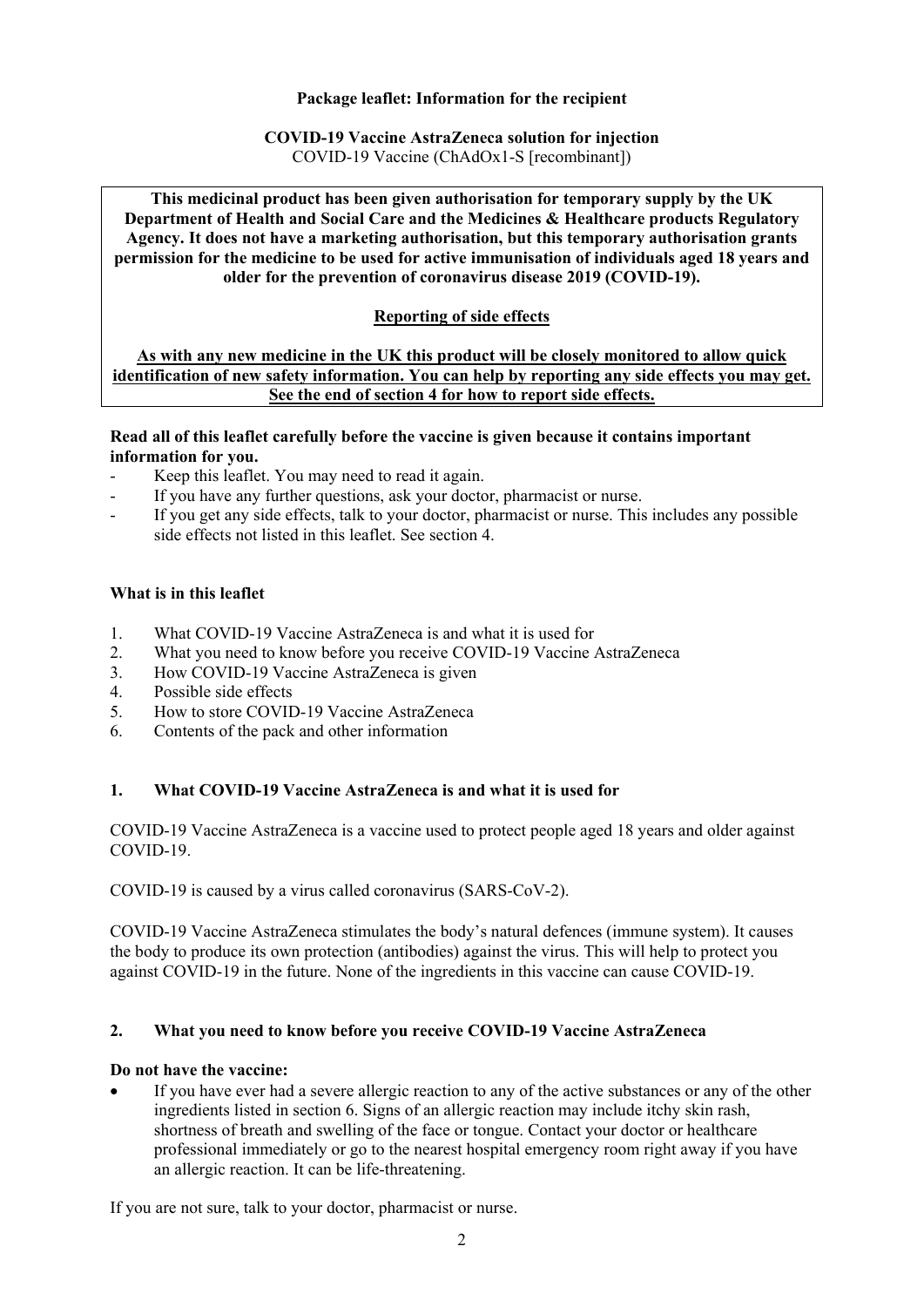## **Warnings and precautions**

Tell your doctor, pharmacist or nurse before vaccination:

- If you have ever had a severe allergic reaction (anaphylaxis) after any other vaccine injection;
- If you currently have a severe infection with a high temperature (over  $38^{\circ}$ C).
	- However, a mild fever or infection, like a cold, are not reasons to delay vaccination;
- If you have a problem with bleeding or bruising, or if you are taking a blood thinning medicine (anticoagulant);
- If your immune system does not work properly (immunodeficiency) or you are taking medicines that weaken the immune system (such as high-dose corticosteroids, immunosuppressants or cancer medicines).

If you are not sure if any of the above applies to you, talk to your doctor, pharmacist or nurse before you are given the vaccine.

As with any vaccine, COVID-19 Vaccine AstraZeneca may not protect everyone who is vaccinated from COVID-19. It is not yet known how long people who receive the vaccine will be protected for. No data are currently available in individuals with a weakened immune system or who are taking chronic treatment that suppresses or prevents immune responses.

### **Children and adolescents**

No data are currently available on the use of COVID-19 Vaccine AstraZeneca in children and adolescents younger than 18 years of age.

### **Other medicines and COVID-19 Vaccine AstraZeneca**

Tell your doctor, pharmacist or nurse if you are taking, have recently taken or might take, any other medicines or vaccines.

### **Pregnancy and breastfeeding**

If you are pregnant or breastfeeding, think you may be pregnant, or are planning to have a baby, **tell your doctor, pharmacist or nurse**. There are limited data on the use of COVID-19 Vaccine AstraZeneca in pregnant or breastfeeding women. Your doctor, pharmacist or nurse will discuss with you whether you can be given the vaccine.

### **Driving and using machines**

COVID-19 Vaccine AstraZeneca has no known effect on the ability to drive and use machines. However, side effects listed in section 4 may impact your ability to drive and use machines. If you feel unwell, do not drive or use machines.

### **COVID-19 Vaccine AstraZeneca contains sodium and alcohol (ethanol)**

This medicine contains less than 1 mmol sodium (23 mg) per dose of 0.5 ml. This means that it is essentially 'sodium-free'.

This medicine contains a very small amount of alcohol (0.002 mg of alcohol (ethanol) per dose of 0.5 ml). This is not enough to cause any noticeable effects.

## **3. How COVID-19 Vaccine AstraZeneca is given**

COVID-19 Vaccine AstraZeneca is injected into a muscle (usually in the upper arm).

### **You will receive 2 injections. You will be told when you need to return for your second injection** of COVID-19 Vaccine AstraZeneca.

The second injection can be given between 4 and 12 weeks after the first injection.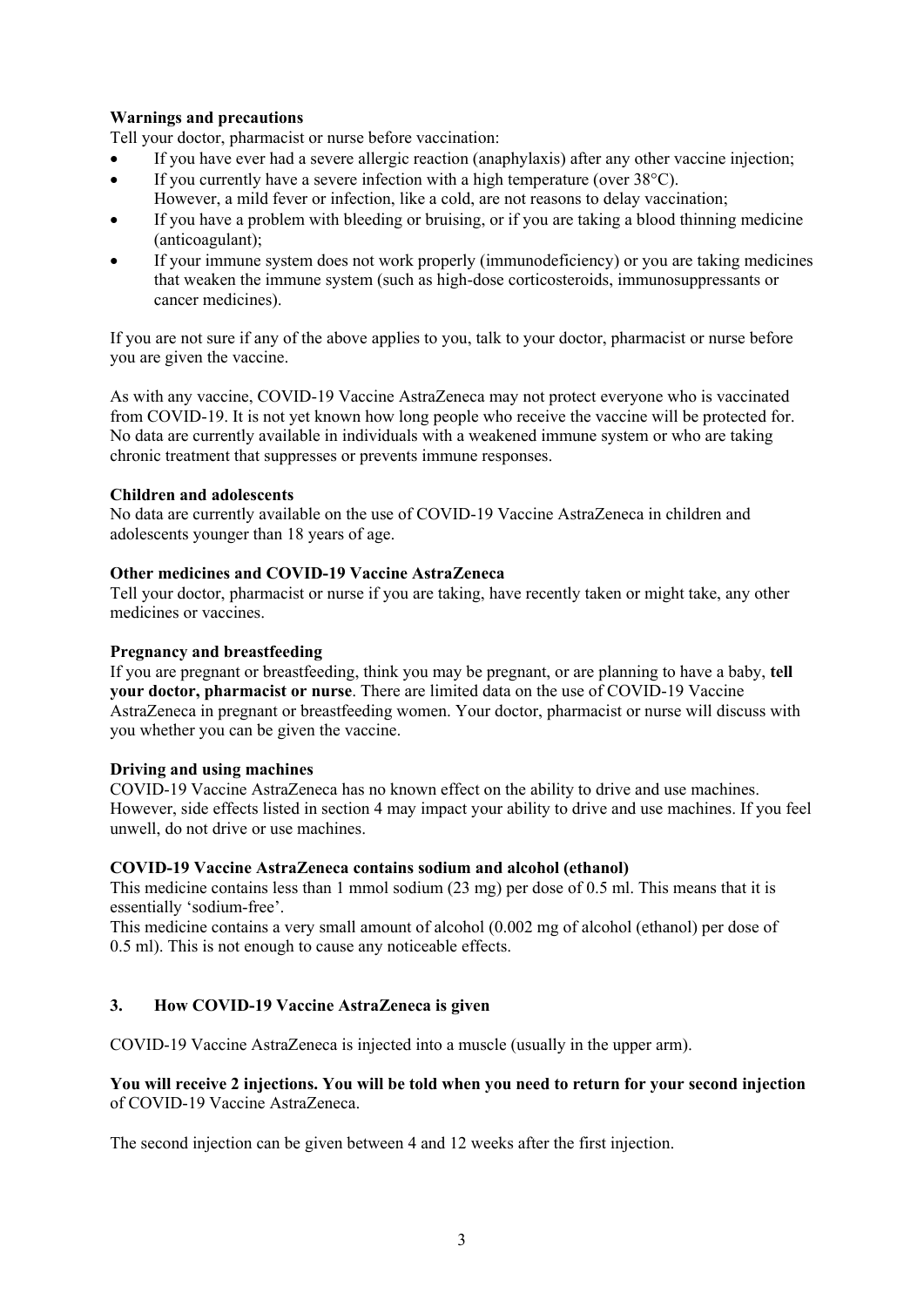When COVID-19 Vaccine AstraZeneca is given for the first injection, COVID-19 Vaccine AstraZeneca (and not another vaccine against COVID-19) should be given for the second injection to complete vaccination course.

## **If you miss your second injection**

If you forget to go back at the scheduled time, ask your doctor, pharmacist or nurse for advice. It is important that you return for your second injection of COVID-19 Vaccine AstraZeneca.

## **4. Possible side effects**

Like all medicines, this vaccine can cause side effects, although not everybody gets them. In clinical studies with the vaccine, most side effects were mild to moderate in nature and resolved within a few days with some still present a week after vaccination.

If side effects such as pain and/or fever are troublesome, medicines containing paracetamol can be taken.

Side effects that occurred during clinical trials with COVID-19 Vaccine AstraZeneca were as follows:

Very Common (may affect more than 1 in 10 people)

- tenderness, pain, warmth, redness, itching, swelling or bruising where the injection is given
- generally feeling unwell
- feeling tired (fatigue)
- chills or feeling feverish
- headache
- feeling sick (nausea)
- joint pain or muscle ache

# Common (may affect up to 1 in 10 people)

- a lump at the injection site
- fever
- being sick (vomiting)
- flu-like symptoms, such as high temperature, sore throat, runny nose, cough and chills

## Uncommon (may affect up to 1 in 100 people)

- feeling dizzy
- decreased appetite
- abdominal pain
- enlarged lymph nodes
- excessive sweating, itchy skin or rash

In clinical trials there were very rare reports of events associated with inflammation of the nervous system, which may cause numbness, pins and needles, and/or loss of feeling. However, it is not confirmed whether these events were due to the vaccine.

If you notice any side effects not mentioned in this leaflet, please inform your doctor, pharmacist or nurse.

## **Reporting of side effects**

**If you get any side effects, talk to your doctor, pharmacist or nurse.** This includes any possible side effects not listed in this leaflet.

If you are concerned about a side-effect it can be reported directly via the Coronavirus Yellow Card reporting site https://coronavirus-yellowcard.mhra.gov.uk/ or search for MHRA Yellow Card in the Google Play or Apple App Store and include the vaccine brand and batch/Lot number if available. By reporting side effects you can help provide more information on the safety of this vaccine.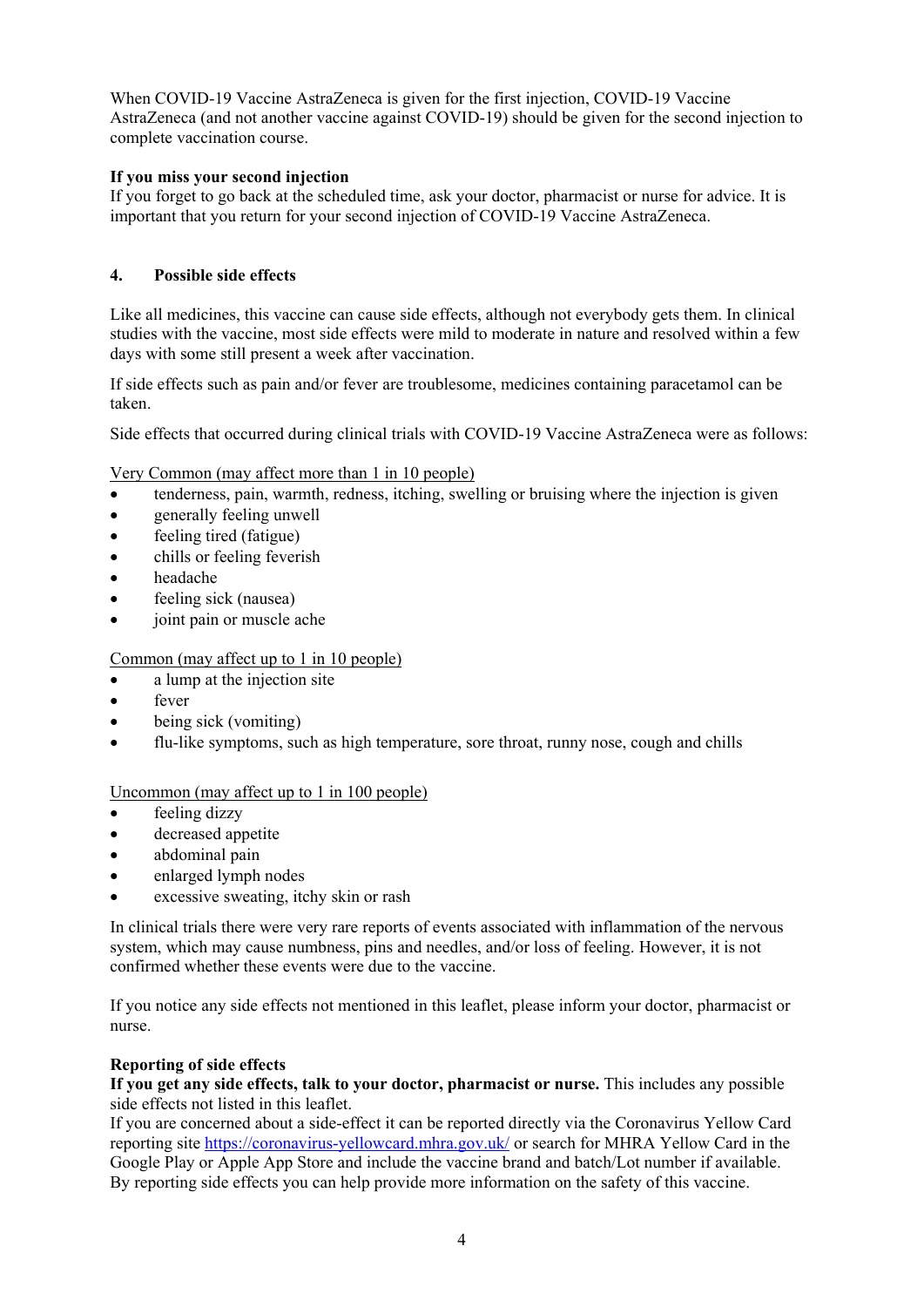## **5. How to store COVID-19 Vaccine AstraZeneca**

Keep this medicine out of the sight and reach of children.

Your doctor, pharmacist or nurse is responsible for storing this vaccine and disposing of any unused product correctly.

### Storage

Do not use COVID-19 Vaccine AstraZeneca after the expiry date which is stated on the carton. The expiry date refers to the last day of that month.

Store in a refrigerator (2<sup>o</sup>C to 8<sup>o</sup>C). Do not freeze. Keep vials in outer carton to protect from light.

The vaccine does not contain any preservative and should be administered by a healthcare professional. After the first dose is withdrawn, the vaccine should be used as soon as practically possible and within 6 hours. During use it can be stored from 2°C to 25°C.

### Disposal

COVID-19 Vaccine AstraZeneca contains genetically modified organisms (GMOs). Any unused vaccine or waste material should be disposed of in accordance with local requirements. Spills should be disinfected with an appropriate antiviral disinfectant.

### **6. Contents of the pack and other information**

### **What COVID-19 Vaccine AstraZeneca contains**

One dose (0.5 ml) contains:

COVID-19 Vaccine (ChAdOx1-S\* COVID-19 Vaccine (ChAdOx1-S<sup>\*</sup> recombinant)  $5 \times 10^{10}$  viral particles  $5 \times 10^{10}$  viral particles  $\alpha$  are all particles to recombinant, replication-deficient chimpanzee adenovirus vector encoding the SARS-CoV-2 Spike glycoprotein. Produced in genetically modified human embryonic kidney (HEK) 293 cells.

This product contains genetically modified organisms (GMOs).

The other excipients are L-histidine, L-histidine hydrochloride monohydrate, magnesium chloride hexahydrate, polysorbate 80, ethanol, sucrose, sodium chloride, disodium edetate dihydrate, water for injections.

### **What COVID-19 Vaccine AstraZeneca looks like and contents of the pack**

Solution for injection. The solution is colourless to slightly brown, clear to slightly opaque and particle free.

Pack sizes (not all pack sizes may be marketed):

- $\bullet$  10 dose vial (5 ml) in packs of 10 vials.
- $\bullet$  8 dose vial (4 ml) in packs of 10 vials.

## **Manufacturer**

MedImmune UK Ltd 6 Renaissance Way Liverpool, L24 9JW United Kingdom

MedImmune Pharma B.V., Nijmegen Lagelandseweg 78 Nijmegen, 6545CG Netherlands